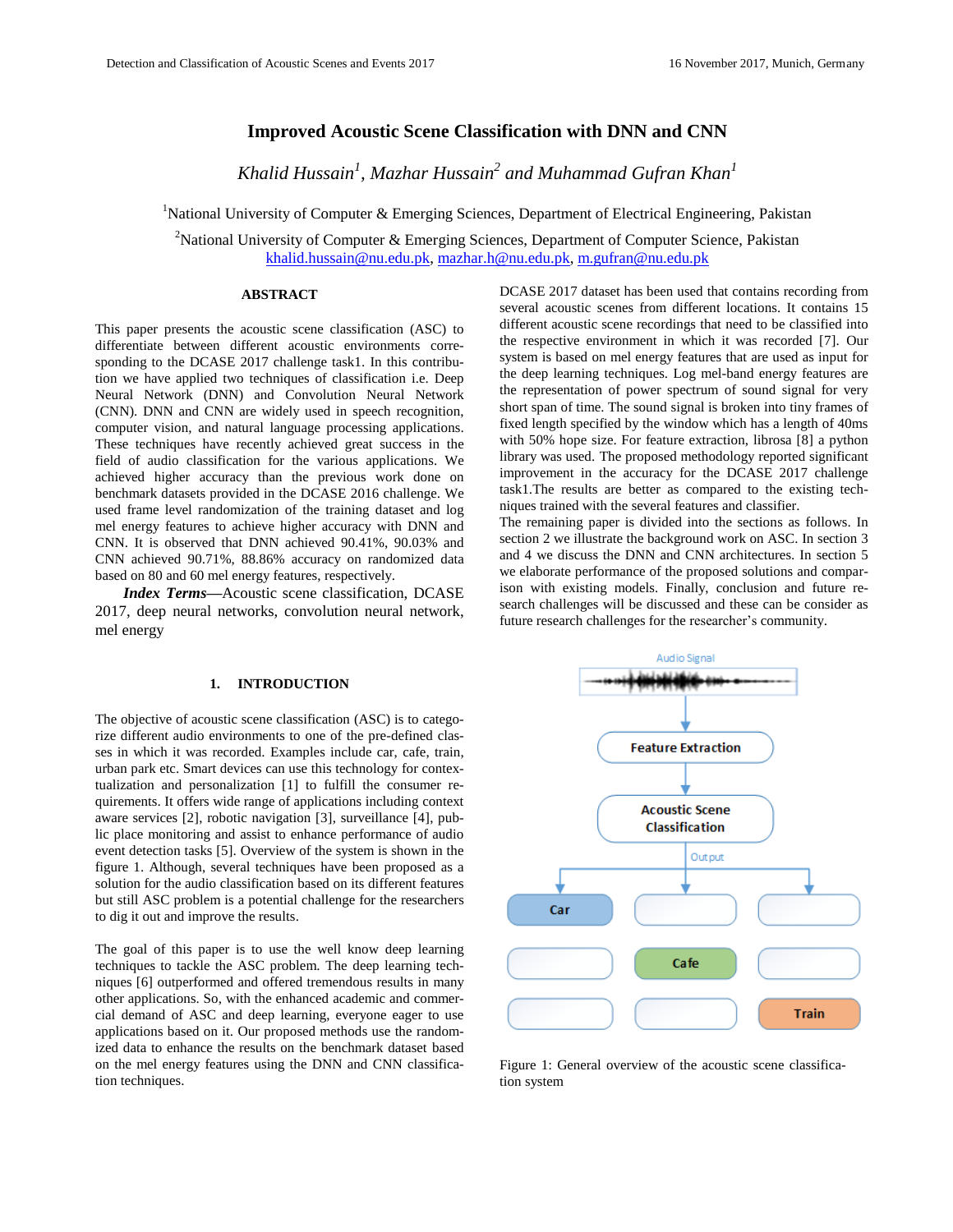## **2. RELATED WORK**

Researchers applied different machine learning algorithms to classify the DCASE dataset and tried their best to improve the accuracy based on different features. In the literature review, deep learning techniques to ASC utilized mel energy, mel frequency cepstral coefficients (MFCC) and various other features set to tackle the problem. Let's discuss the literature review of DNN first based on different features. Mafra et al. [9] used mel log spectrogram as compact features with DNN, CNN and SVM. Takahashi et al. [10] achieved 85.6% accuracy on the evaluation dataset with deep neural network Gaussian mixture model (DNN-GMM) using MFFC features vector as input. Xu et al. [11] worked on hierarchical learning with the DNN by including taxonomy information in the learning environment and proposed two DNN based hierarchical technique to categorize the acoustic scenes. Patiyal et al. [12] used different mechanisms on different features and concluded that DNN perform better than the other techniques when trained on the same features. Kong et al. [13] applied Gaussian mixture model and DNN on two types of features mel-filter bank with the same bank area and with the same height. It was reported that same height bank performs better as compared to the same area bank. Mun et al. [14] proposed a bottleneck features using deep neural networks to improve results of audio classification. The promising accuracy about 82.3% on the evaluation dataset for acoustic scene classification was observed based on various features set. Now, discuss the literature review of CNN for the acoustic scene classification problem with different features. Hertel et al. [7] proposed CNN architecture with single label classification for ASC and and multi label classification on DCASE 2016 challenge for domestic audio tagging. Santoso et al. [15] used MFCC features as input to the network-in-network CNN architecture to classify the audio scenes. Schindler et al. [16] enhanced the results by using constant-Q-transformed (CQT) features as input to the CNN and achived 81.8% accuracy on the evaluation dataset. They worked on both domestic audio tagging and ASC. Phan et al. [17] presented acoustic classification based on label tree embedding (LTE) features using CNN and achieved promising results as compared with the baseline system for acoustic classification of DCASE dataset. Eghbal-Zadeh et al. [18] proposed 4 techniques for ASC i.e. deep CNN which is based on spectrogram features, binaural I-vectors and late fusion of both CNN and I-vector to improve the overall accuracy of ASC. Lee et al. [19] used multiple width frequency-delta data augmentation and showed the accuracy of 84.6% on the evaluation dataset. Valenti et al. [20] work exhibited 86.2% accuracy on the DCASE 2016 evaluation dataset using CNN based on log mel spectrogram. Kim et al. [21] did the empirical study to ensemble the deep machine to improve performance on ASC. Bae et al. [22] studied the parallel combination of long short-term memory (LSTM) and DNN and enhanced accuracy was reported. Application based on CNN getting more popularity with the passage of time. The related example to the ASC are music analysis [23], speech recognition [24], robust audio event recognition [25] and event detection [26]. In our proposed methodology, we are going to propose convolution neural networks and deep neural networks architectures on randomized data to achieve more accurate results as compared to the other methods to recognize the acoustic scenes on the DCASE 2017 dataset.

### **3. DNN ARCHITECTURE**

DNN is a supervised learning feedforward artificial network used in various applications in image and video recognition, automatic speech recognition and it is trained for acoustic scene classification in this paper. It has different layers usually an input layer, several hidden layers to form a deep architecture and an output layer [11].The dataset used to train the network was taken from DCASE 2017 challenge and it consists of re-cording of different audio scenes.

We implemented two deep neural network architectures of DNN that were trained with 80 and 60 mel energy features. For the training of DNN, we used 3 hidden layers with rectifier linear activation. First two layers have 512 neurons while third layer has 1024 number of neurons. All weights are initialized uniformly and optimized with adam optimizer. DNN was trained on 80 log-mel energy features for batch size of 256 with training epochs of 200. Softmax activation function was used to classify the different audio signals. For error function, categorical cross entropy was used to calculate the error for multi class prediction. DNN architecture is shown in figure 2.



Figure 2: Deep Neural Networks Architecture for 80 mel energy features.

### **4. CNN ARCHITECTURE**

CNN consists of stack of distinct layers to classify the input into the outputs. Commonly used CNN Layers are convolution layer, Max pooling layer and fully connected layer. In convolution layer, filter is convolved with the input features. Max pooling do the job of down-sampling the input and fully connected layer connects all neuron from previous layer with its every neuron.

We proposed two different architectures for CNN that are based on different number of features. CNN was trained on mel energy features. We used two convolution layers following with pooling and regularization layer as shown in figure 3. First, Convolution layer has 64 feature maps and 3x3 receptive fields with the input shape of 1x10x8. Second convolution layer has a kernel size of 128 feature map with 3x3 receptive fields. After the convolution layers max pooling layer of 2x2 was applied to reduce the feature resolution. Pooling layer also reduce the invariance, dimensionality by down-sampling the input feature. Max pooling layer picks the single maximum value among the block of 2x2. Dropout layer was used as a regularization layer to avoid the overfitting by excluding 22% neurons randomly. After the regularization layer, flatten layer was used to convert 2D matrix data into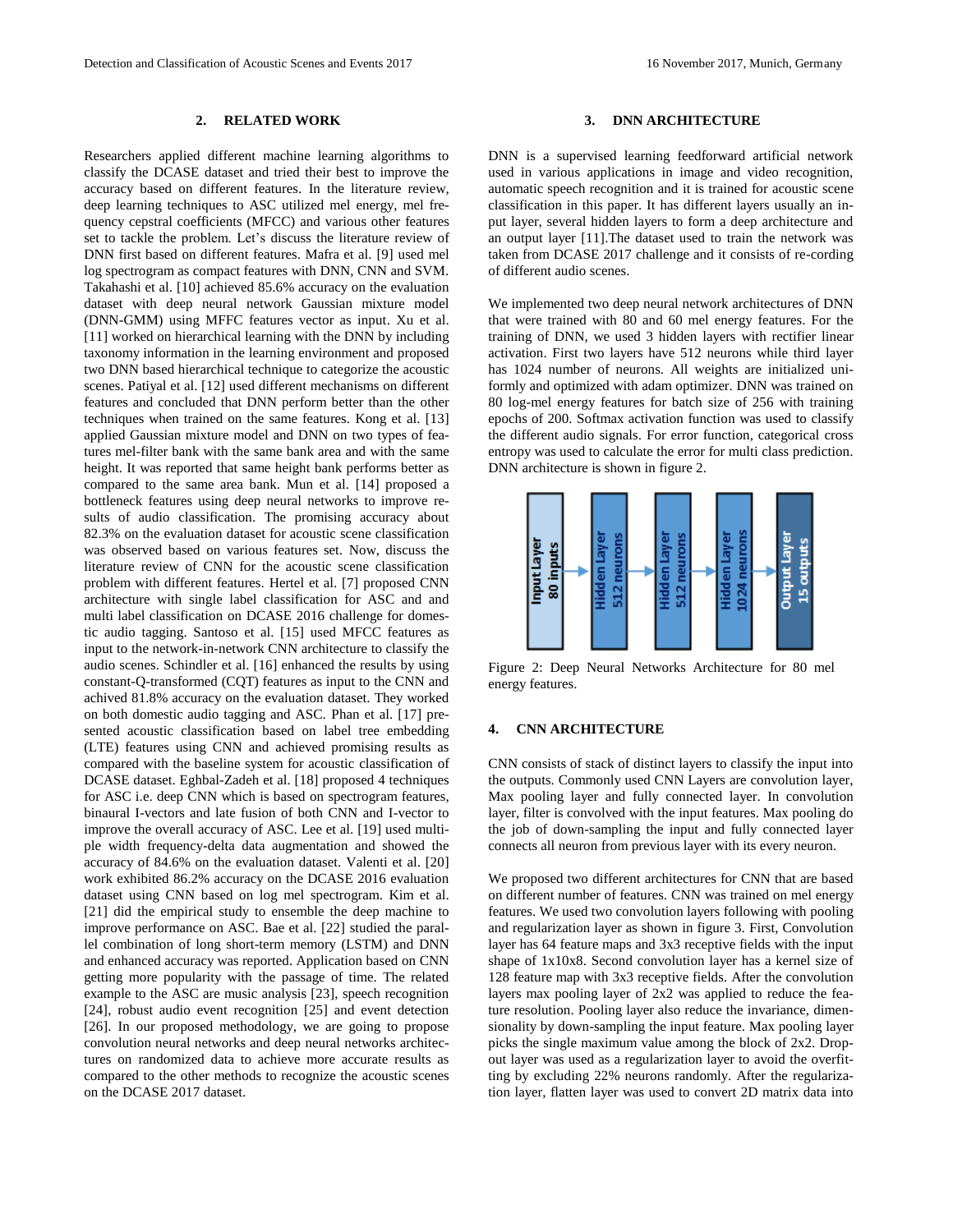vector form. Its output will be processed by the standard fully connected layers. Three hidden layers of 1000 neurons were used to train the network in more sophisticated way with linear rectifier activation function. For output, softmax layer was used that give the probability of occurrence of each class out of 15 at the output. The input data is trained for 50 epochs with batch size of 128 inputs. The learning rate for the training network was 0.001 and initialized normally. For gradient optimization, the adam optimizer was used.

CNN for 60 mel energy features has input shape of 1x10x6 and developed using 2 successive convolution layer with 32 and 128 kernel size and 3x3 and 2x2 filter size respectively. The hidden units in each dense layer were 1000 and rest of the system parameters were same as was in 80 mel energy features

#### **5. RESULTS AND DISCUSSION**

In this section, we evaluate the results of proposed architectures on the DCASE 2017 dataset to cope with the ASC problem. There are 4680 audio files in the development dataset. One audio file has 500 frames and log-mel energy features are extracted from each frame. So, by randomizing the data on frame level the classifiers learned in a more challenging way. Data randomization enhanced the accuracy with DNN and CNN as compared to the existing results on ASC task. The proposed system results are outperformed on each individual class of the benchmark dataset that contains 15 classes of the acoustic scenes. Here, we presented the confusion matrix of the proposed DNN and CNN with the percentage accuracies of each class as shown in figure 4 and 5 respectively.



Overall Accuracy **90.41%**

Figure 4: Confusion matrix for the proposed DNN (80 features) with class-wise accuracy.

|                 | be  | bu  | ca  | ca  | ci  | fo  | gr  | ho  | li  | me  | of               | pa  | re  | tr     | tr  |
|-----------------|-----|-----|-----|-----|-----|-----|-----|-----|-----|-----|------------------|-----|-----|--------|-----|
| beach           | 96% | 0%  | 0%  | 0%  | 0%  | 0%  | 0%  | 0%  | 0%  | 0%  | 0%               | 0%  | 2%  | 0%     | 0%  |
| bus             | 9%  | 84% | 1%  | 0%  | 0%  | 0%  | 0%  | 0%  | 0%  | 0%  | 0%               | 0%  | 0%  | 3%     | 2%  |
| cafe restauran  |     |     |     |     |     |     |     |     |     |     |                  |     |     |        |     |
| t               | 4%  | 0%  | 89% | 0%  | 1%  | 0%  | 3%  | 0%  | 0%  | 0%  | 0%               | 0%  | 0%  | 1%     | 0%  |
| car             | 3%  | 1%  | 0%  | 90% | 0%  | 0%  | 0%  | 0%  | 0%  | 0%  | 0%               | 0%  | 0%  | 1%     | 5%  |
| city center     | 3%  | 0%  | 1%  | 0%  | 89% | 0%  | 0%  | 0%  | 0%  | 0%  | 0%               | 0%  | 6%  | 0%     | 0%  |
| forest path     | 2%  | 0%  | 0%  | 0%  | 0%  | 95% | 0%  | 0%  | 0%  | 0%  | 0%               | 1%  | 1%  | 0%     | 0%  |
| grocery_store   | 4%  | 0%  | 3%  | 0%  | 0%  | 0%  | 91% | 0%  | 0%  | 0%  | 0%               | 0%  | 0%  | 0%     | 0%  |
| home            | 6%  | 0%  | 1%  | 0%  | 0%  | 2%  | 1%  | 84% | 4%  | 0%  | 1%               | 0%  | 0%  | 0%     | 0%  |
| library         | 4%  | 0%  | 0%  | 0%  | 0%  | 1%  | 1%  | 4%  | 89% | 0%  | 1%               | 0%  | 1%  | 0%     | 0%  |
| metro station   | 2%  | 0%  | 1%  | 0%  | 0%  | 0%  | 1%  | 0%  | 0%  | 95% | 0%               | 0%  | 0%  | 0%     | 0%  |
| office          | 4%  | 0%  | 0%  | 0%  | 0%  | 1%  | 0%  | 1%  | 2%  | 0%  | 91%              | 0%  | 0%  | 0%     | 0%  |
| park            | 4%  | 0%  | 0%  | 0%  | 0%  | 1%  | 0%  | 0%  | 0%  | 0%  | 1%               | 89% | 4%  | 0%     | 0%  |
| residential are |     |     |     |     |     |     |     |     |     |     |                  |     |     |        |     |
| a               | 4%  | 0%  | 0%  | 0%  | 2%  | 1%  | 0%  | 0%  | 0%  | 0%  | 0%               | 3%  | 89% | 0%     | 0%  |
| train           | 5%  | 1%  | 2%  | 0%  | 0%  | 0%  | 1%  | 0%  | 0%  | 0%  | 0%               | 0%  | 1%  | 88%    | 2%  |
| tram            | 9%  | 2%  | 1%  | 2%  | 0%  | 0%  | 1%  | 0%  | 0%  | 0%  | 0%               | 1%  | 0%  | 5%     | 78% |
|                 |     |     |     |     |     |     |     |     |     |     | Overall Accuracv |     |     | 90.71% |     |

Figure 5: Confusion matrix for the proposed CNN (80 features) with class-wise accuracy.

Here, we examine the proposed results of DNN and CNN based on 80 and 60 log mel energy features with the results obtained in the past work based on different features on the DCASE dataset for classification of recorded audio. Different techniques had been proposed with DNN and CNN and achieved promising results as shown in results comparison table 1 and 2. If we compare and analyze the results on evaluation data set as shown in table 1 and table 2 for DNN and CNN then It can be concluded that the results achieved by our DNN and CNN architectures on randomized data are better than the previous techniques as mentioned in the tables below.

| Table 1                             |                      |          |  |  |  |  |
|-------------------------------------|----------------------|----------|--|--|--|--|
| <b>CNN Results Comparison Table</b> |                      |          |  |  |  |  |
| <b>Classifier</b>                   | <b>Features</b>      | Accuracy |  |  |  |  |
| <b>Proposed CNN</b>                 | 80 mel energy        | 90.71%   |  |  |  |  |
| <b>Proposed CNN</b>                 | 60 mel energy        | 88.86    |  |  |  |  |
| <b>CNN</b> [20]                     | mel energy           | 86.2%    |  |  |  |  |
| CNN ensemble [21]                   | Unsupervised         | 85.4%    |  |  |  |  |
| <b>CNN</b> [19]                     | mel energy           | 84.6%    |  |  |  |  |
| <b>CNN</b> [16]                     | CQT                  | 83.3%    |  |  |  |  |
| <b>CNN</b> [18]                     | spectrogram          | 83.3%    |  |  |  |  |
| <b>CNN</b> [17]                     | label<br>tree<br>em- | 83.3%    |  |  |  |  |
| <b>CNN</b> [16]                     | beding<br>CQT        | 81.8%    |  |  |  |  |
| <b>CNN</b> [15]                     | <b>MFCC</b>          | 80.8%    |  |  |  |  |
| <b>CNN [1]</b>                      | mel energy           | 80.0%    |  |  |  |  |
| <b>CNN</b> [7]                      | spectrogram          | 79.5%    |  |  |  |  |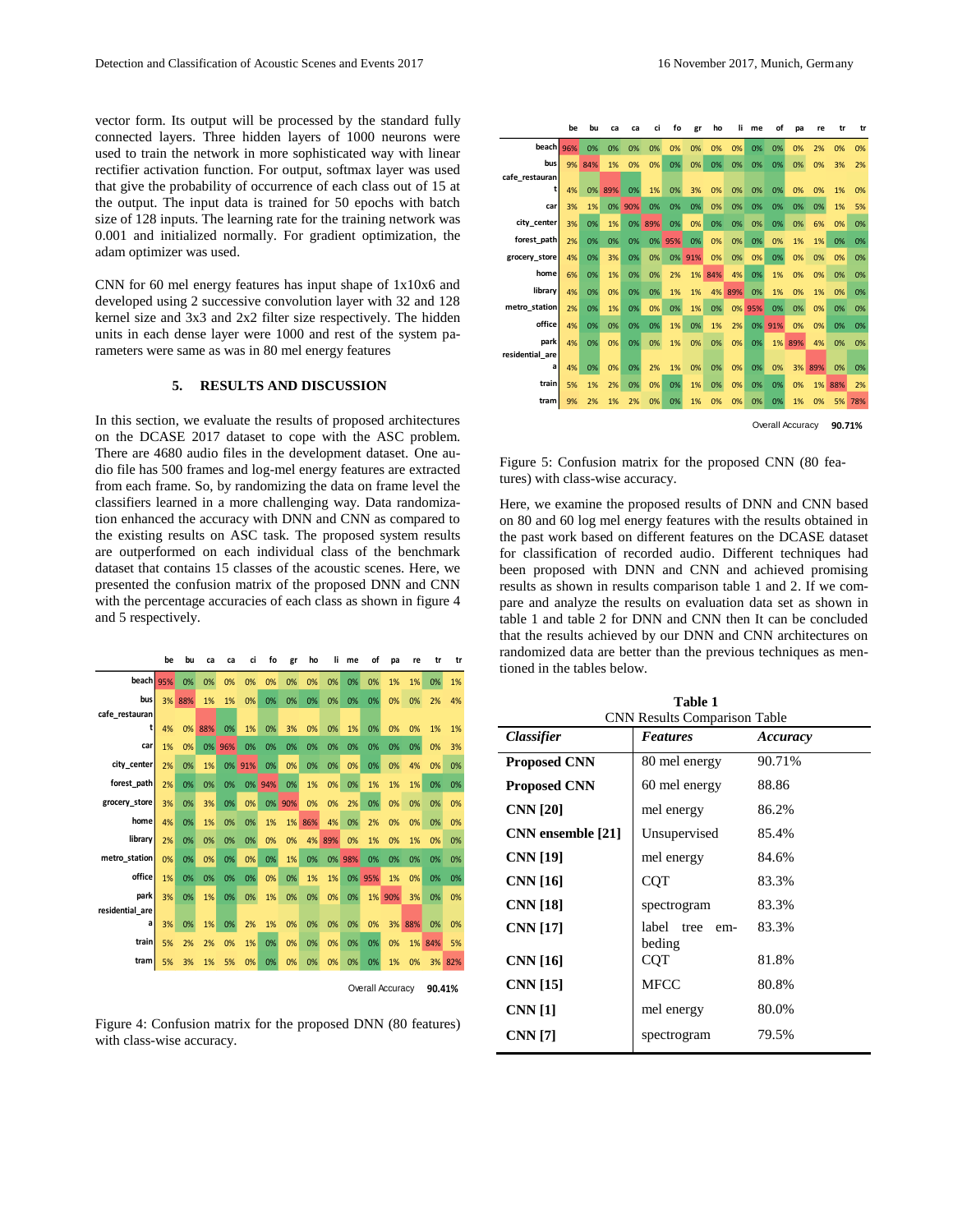**Table 2** DNN Results Comparison Table

| DIAIA RUSURS COMPANISON TADIU |                 |          |  |  |  |
|-------------------------------|-----------------|----------|--|--|--|
| <b>Classifier</b>             | <b>Features</b> | Accuracy |  |  |  |
| <b>Proposed DNN</b>           | 80 mel energy   | 90.41%   |  |  |  |
| <b>Proposed DNN</b>           | 60 mel energy   | 90.03%   |  |  |  |
| <b>DNN-GMM [10]</b>           | <b>MFFC</b>     | 85.6%    |  |  |  |
| <b>DNN</b> [14]               | various         | 82.3%    |  |  |  |
| <b>DNN</b> [13]               | mel energy      | 81.0%    |  |  |  |
| <b>DNN</b> [12]               | MFCC            | 78.5%    |  |  |  |
| <b>DNN</b> [11]               | mel energy      | 73.3%    |  |  |  |
| <b>DNN</b> [9]                | mel energy      | 73.1%    |  |  |  |
|                               |                 |          |  |  |  |

Now, we compare our proposed DNN results with different classifiers results as shown in Table3. Eghbal-Zadeh [15] achieved highest accuracy on Evaluation DCASE dataset by using late-fusion classifier based on MFFC and spectrogram features till 2016. The results show that our CNN achieved the  $1<sup>st</sup>$ ,  $3<sup>rd</sup>$  and DNN achieved the  $2<sup>nd</sup>$ ,  $4<sup>th</sup>$  place among all the techniques and improved the overall as well as class-wise performance on DCASE 2017 challenge task1 of acoustic scenes classification.

**Table 3** Different Classifiers Results Comparison Table

| ринский славянить ковань сопіратвой табіс |                   |          |  |  |  |  |
|-------------------------------------------|-------------------|----------|--|--|--|--|
| <b>Classifier</b>                         | <b>Features</b>   | Accuracy |  |  |  |  |
| <b>Proposed CNN</b>                       | 80 mel energy     | 90.71%   |  |  |  |  |
| <b>Proposed DNN</b>                       | 80 mel energy     | 90.41%   |  |  |  |  |
| <b>Proposed DNN</b>                       | 60 mel energy     | 90.03%   |  |  |  |  |
| Fusion $[15]$                             | $MFFC + Spectro-$ | 89.7%    |  |  |  |  |
|                                           | gram              |          |  |  |  |  |
| <b>Proposed CNN</b>                       | 60 mel energy     | 88.86%   |  |  |  |  |
| I-vector $[15]$                           | <b>MFFC</b>       | 88.7%    |  |  |  |  |
| <b>NMF</b> [27]                           | spectrogram       | 87.7%    |  |  |  |  |
| <b>Fusion</b> [28]                        | various           | 87.2%    |  |  |  |  |
| <b>Fusion</b> [29]                        | various           | 86.4%    |  |  |  |  |

#### **6. CONCLUSION**

In this paper, we illustrated acoustic scene classification with convolutional neural networks (CNN) and deep neural networks (DNN). Also, we proposed frame level randomization on benchmark dataset to enhance the accuracy further with DNN and CNN on mel energy features. It was concluded that the proposed DNN and CNN results on acoustic scene classification are outperformed the baseline system and past work done. This is the first time competitive results are reported on benchmark datasets provided from the detection and classification of acoustic scenes and events (DCASE) challenge 2017. We improved the state-ofthe-art results of deep neural networks and convolution neural

networks. We obtained 90.41%, 90.03% accuracy with DNN and 90.71%, 88.86% accuracy with CNN based on 80 and 60 mel energy features respectively for ASC. In future, we can extend our research to enhance the accuracy of DCASE Challenges based on spectrogram, MFCC, CQT features using different classification mechanisms to categorize the different audio environments.

## **7. REFERENCES**

- [1] Battaglino, Daniele, Ludovick Lepauloux, Nicholas Evans, France Mougins, and France Biot. Acoustic scene classification using convolutional neural networks. DCASE2016 Challenge, Tech. Rep, 2016.
- [2] A. J. Eronenet al., "Audio-based context recognition,"IEEE Trans. Audio, Speech, Lang. Process., vol. 14, no. 1, pp. 321–329, Jan. 2006.
- [3] S. Chu, S. Narayanan, C.-C. J. Kuo, and M. J. Mataric, "Where am I? Scene recognition for mobile robots using audio features," inProc. IEEE Int. Conf. Multimedia Expo, 2006, pp. 885–888.
- [4] R. Radhakrishnan, A. Divakaran, and P. Smaragdis, "Audio" analysis for surveillance applications," inProc. IEEE Workshop Appl. Signal Process. Audio Acoust., 2005, pp. 158– 161.
- [5] T. Heittola, A. Mesaros, A. Eronen, and T. Virtanen, "Context-dependent sound event detection," EURASIP J. Audio, Speech, Music Process., vol. 2013, 2013, Art. no. 1.
- [6] J. Schmidhuber, "Deep learning in neural networks: An overview," CoRR, vol. abs/1404.7828, 2014.
- [7] Hertel, Lars, Huy Phan, and Alfred Mertins. "Classifying variable-length audio files with all-convolutional networks and masked global pooling." arXiv preprint arXiv:1607.02857 (2016).
- [8] B. McFee, C. Raffel, D. Liang, D. P. Ellis, M. McVicar, E. Battenberg, and O. Nieto, "librosa: Audio and music signal analysis in python," in Proceedings of the 14th Python in Sci-ence Conference,2015.
- [9] Mafra, Gustavo, Ngoc Duong, Alexey Ozerov, and Patrick Pérez. "Acoustic scene classification: An evaluation of an ex-tremely compact feature representation." In Detection and Clas-sification of Acoustic Scenes and Events 2016. 2016.
- [10] Takahashi, Gen, Takeshi Yamada, Shoji Makino, and Nobutaka Ono. "Acoustic scene classification using deep neural network and frame-concatenated acoustic feature." Detection and Classification of Acoustic Scenes and Events (2016).